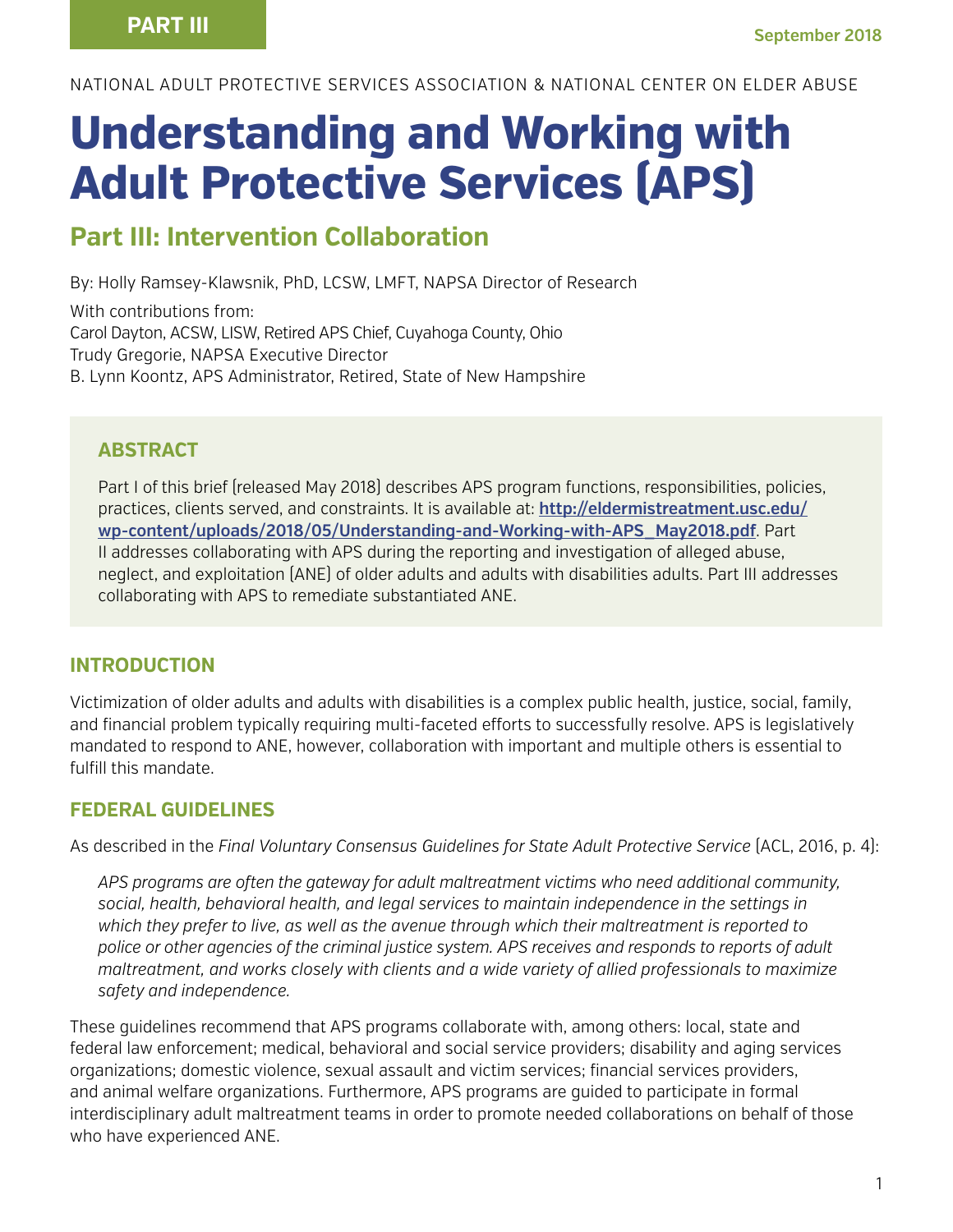## **APS GOALS**

APS is designed as an emergency and short-term service to receive and investigate ANE reports, establish needed intervention plans for victims using existing resources to remediate maltreatment, and close the case. The *Adult Protective Services Recommended Minimum Program Standards* (NAPSA, 2013) cite intervention goals, "to make the client safer, prevent continued abuse, and improve (victim) quality of life," (p. 11). Intervention is also designed to promote victim healing from the impact of ANE experienced.

## **APS LIMITATIONS**

APS programs handle a large volume of cases, typically on quite limited budgets. They are not funded or designed to provide ongoing or long-term services and there are important limits to APS authority. Without their consent, APS cannot take action on behalf of adults who have cognitive capacity to make informed decisions. Well-intended family and community members and professionals want older adults and adults with disabilities to live free from ANE and are frustrated when this does not occur. For example, APS does not, because it cannot, coerce a victim into evicting from his or her home a drug-addicted, abusive, exploitative adult child as a prevention from continued abuse. **Victims who have capacity retain the legal right to refuse any service, treatment, intervention, or referral offered or suggested by APS.** Furthermore, even when assisting victims lacking cognitive capacity to understand, evaluate, and choose ANE interventions, APS cannot act unilaterally. Authorization is required, either in the form of a court order, or the approval of a duly-appointed surrogate decision-maker, such as a guardian. Regardless of the level of danger or ANE harm inflicted, APS cannot intervene without proper authorization from a victim with capacity to consent, a court order, or surrogate approval. This includes interventions such as removing victims from dangerous homes or abusers and placing victims into care facilities or any other form of treatment. APS, like other helping organizations, cannot force victims to terminate relationships or contact with abusive spouse/partners, family members, or others. Additionally, there are important ANE-related functions that come under the jurisdiction of other entities including investigating facility licensing violations and criminal conduct, arresting and prosecuting perpetrator(s), and achieving restitution of exploited assets.

An understanding of APS functions and limits clearly reveals the need for interdisciplinary collaboration. Coordinated work with multiple parties is often needed in a single case, including probate and family courts, police and prosecutors; medical, social services, and domestic violence and sexual assault programs and personnel. Collaboration with mental health professionals may also be needed to obtain victim diagnosis and treatment, including cognitive capacity evaluations.

## **INTERVENTION CONSIDERATIONS**

Professional ethics are essential in all helping professions. APS is guided by a Code of Ethics and Practice Guidelines available at: **http://www.napsa-now.org/wp-content/uploads/2014/04/Recommended-Program-Standards.pdf** (p. 6-7). Key ethics include: "Use family and informal support systems first as long as this is in the best interest of the adult," and "Do no harm. Inadequate or inappropriate intervention may be worse than no intervention."

Securing needed intervention services for APS clients can be very challenging, particularly in rural and underserved areas and when payment mechanisms are lacking. Additionally, APS clients often face challenges using community services designed for people who are disability-free, such as domestic violence, sexual assault, and mental health services, due to factors such as lack of transportation, and health and disability limitations.

Even when accessible services are available, multiple factors can impede APS clients from using them, including loyalty to perpetrators (especially when they are loved ones); fear of medical, mental health and other forms of treatment; concern about loss of independence and autonomy; and fear of facility placement.